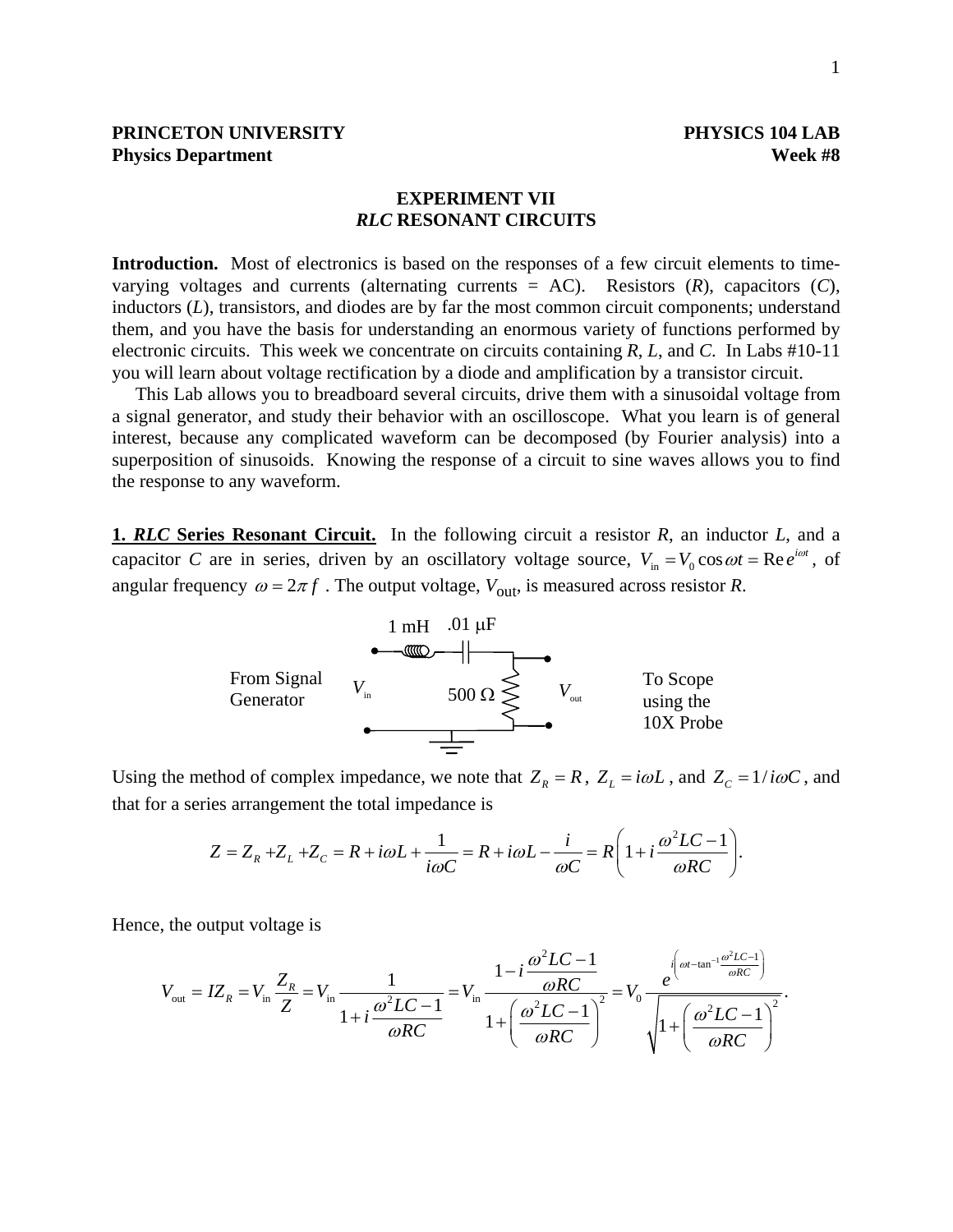The output voltage is always less than the input voltage, except for the special case that  $\omega = 2\pi f = 1/\sqrt{LC}$ . This special frequency is called the resonant frequency,  $f_{res} = 1/2\pi\sqrt{LC}$ . Construct the series *RLC* circuit on a breadboard, and connect it to a Wavetek signal generator. Set the output of the signal generator to  $1V_{p-p}$  and make a rough measurement of the resonant frequency *f*res by tuning the input frequency through the peak. Compare the peak (resonant) frequency with your calculation. Do your results agree within the uncertainties of the component values?

The frequency response of the circuit is important. Plot  $|V_{\text{out}}| / |V_{\text{in}}|$  as a function of frequency *f*, going to a frequency on either side of the resonant frequency at which the value  $|V_{\text{out}}| / |V_{\text{in}}|$  is down by a factor of ten from that you measured at the resonant frequency (*f*res). Identify the full width at half maximum, ∆*f* , of the resonance curve.

If you are interested, you can measure the resonance curve for  $R = 250 \Omega$  in addition to the curve for *R*= 500 Ω. Figure 29-20 in Tipler illustrates what you might expect to happen.

*2. RLC* **Series-Parallel Resonant Circuit.** Construct the following circuit, where the capacitor and inductor are in parallel, and the combination is in series with a resistor, and measure the voltage across the resistor as a function of frequency over the same range as you used with the series resonant *RLC* circuit above, and make a plot of  $|V_{\text{out}}| / |V_{\text{in}}|$  as a function of frequency. Does the shape of the curve look the same as it did in the series circuit? You will use an *LC* parallel circuit again later in the semester as part of a larger electronic circuit.



As usual, you should spend some time writing your interpretation of the results in your notebook. As you have probably noticed, thinking things through, and stating them in your own words, is the route to understanding at a deeper level. Writing makes you think.

**3. Phases in AC Circuits.** In what you have done thus far, an interesting part of the behavior of AC circuits has not been important, namely the phase difference between *V*in and *V*out across each of the components. Now go back and set up the series *RLC* circuit and measure the phase of the voltage across each component compared to the phase of the input signal from the generator. Record data for at least 5 frequencies,  $f \ll f_{res}$ ,  $f = f_{res} - \Delta f / 2$ ,  $f = f_{res}$ ,  $f = f_{res} + \Delta f / 2$  and  $f \gg f_{\text{res}}$ .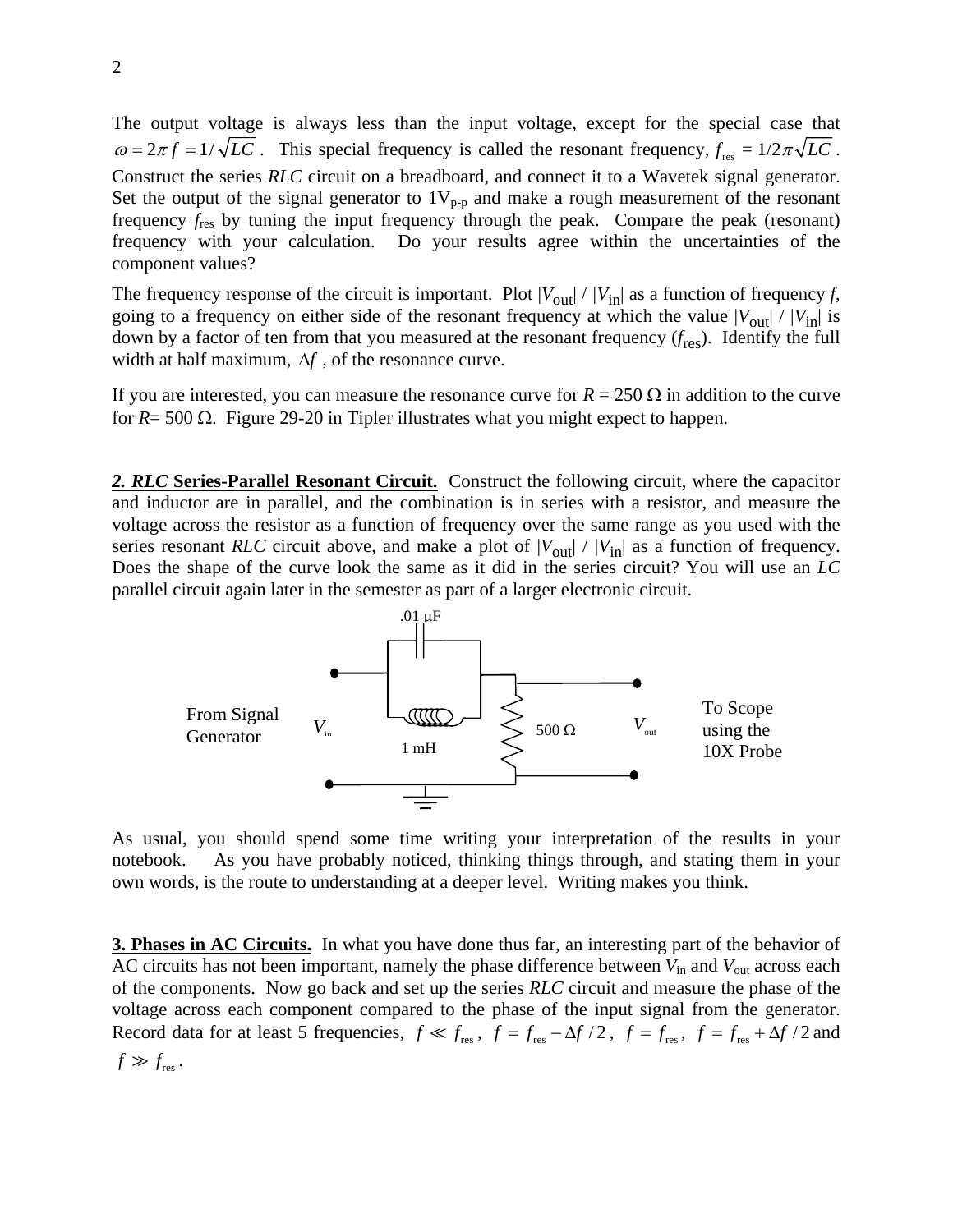For this, you will have to build the circuit 3 times, once with each of *R*, *L* or *C* being connected to ground, such that *V*out can be measured across this component. Does it matter in which order you place the other two components? [*The ground lead of the oscilloscope probe must be connected to the circuit for the oscilloscope to function, and this ground is the same at the ground of the signal generator. If the two grounds are connected at different places in the circuit, you could mistakenly "short out" one or more circuit components.*]

The figure below is an example of two waves ( $V_{\text{in}}$  and  $V_{\text{out}}$ ) on CH1 and CH2 of an oscilloscope, in which we say that  $V_{\text{in}}$  *leads*  $V_{\text{out}}$  by 90 $^{\circ}$ .



You may also wish to view the phase difference between  $V_{\text{in}}$  and  $V_{\text{out}}$  via the technique of Lissajous: turn the horizontal sweep of the oscilloscope to x-y; vary the frequency of  $V_{\text{in}}$ , interpret the figure on the scope in terms of the phase difference.

In the parallel *RLC* circuit shown below you can also measure *V*out as a function of frequency across the *LC* combination. Even though this circuit is almost identical to the other parallel *RLC* circuit you constructed earlier, there is one difference. The *LC* combination has been moved so that one end of it is at ground so that the scope probe can be connected properly across the LC loop.

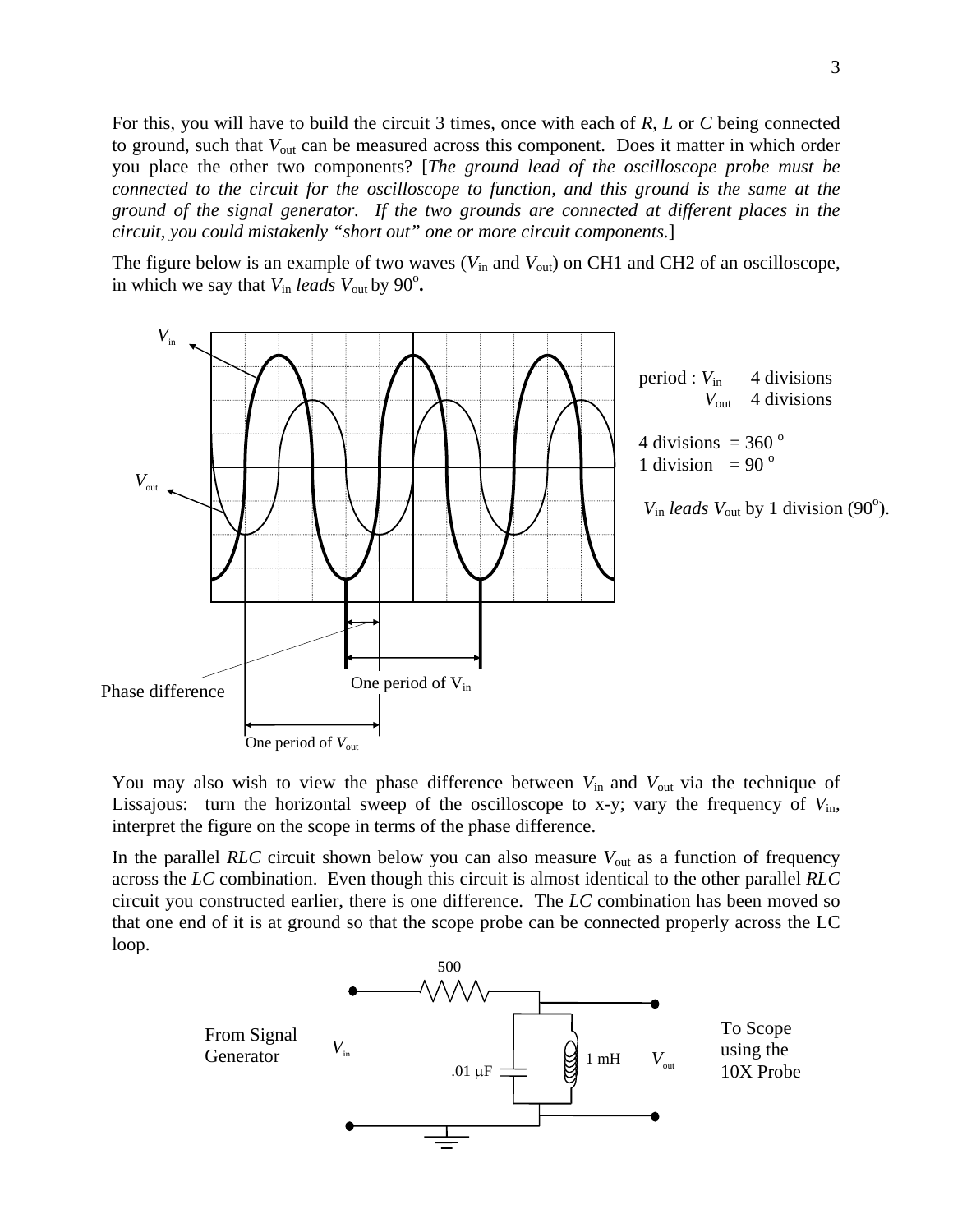Measure the voltage across the *LC* loop as a function of frequency, over a similar range as before, and make a plot of  $|V_{\text{out}}| / |V_{\text{in}}|$  as a function of frequency. Does the shape of the curve look the same as it did when you measured  $V_{\text{out}}$  across  $R$  in the parallel circuit? And of course, describe the phase relation between *V*in and *V*out.

### ELI the ICE man!

### **4. Optional: The Transformer.**

A transformer is a combination of two inductors arranged such that (ideally) all of the magnetic flux through each of the inductors also passes through the other. The purpose of the transformer is to transform the oscillatory voltage $V_1$  that is applied to the first inductor into an oscillatory voltage $V_2$  that appears across the second inductor where it could be used to provide power to a load that is designed to operate at  $V_2$  rather than  $V_1$ . The inductors do not consume power, so if the currents in the two inductors are  $I_1$  and  $I_2$ , the output power  $V_2 I_2$  must be provided by the input power source according to the relation

$$
P_{\text{in}} = V_1 I_1 = P_{\text{out}} = V_2 I_2.
$$

*See part 2 of the Prelab exercise and sec. 29.7 of Tipler for additional discussion of this.* 

The electrical symbol for a transformer is shown on the left below, but the diagram on the right is a closer representation of the function of a transformer.



An oscillatory drive current  $I_1$  in inductor  $L_1$  (the primary) induces oscillatory current  $I_2$  in inductor  $L_2$  (the secondary) because there is a mutual inductance M between the two inductors. According to Lenz' law, the oscillatory magnetic field created by current  $I_2$ , opposes the changes in the magnetic field of current  $I_1$ ; hence current  $I_2$  is opposite to current  $I_1$ .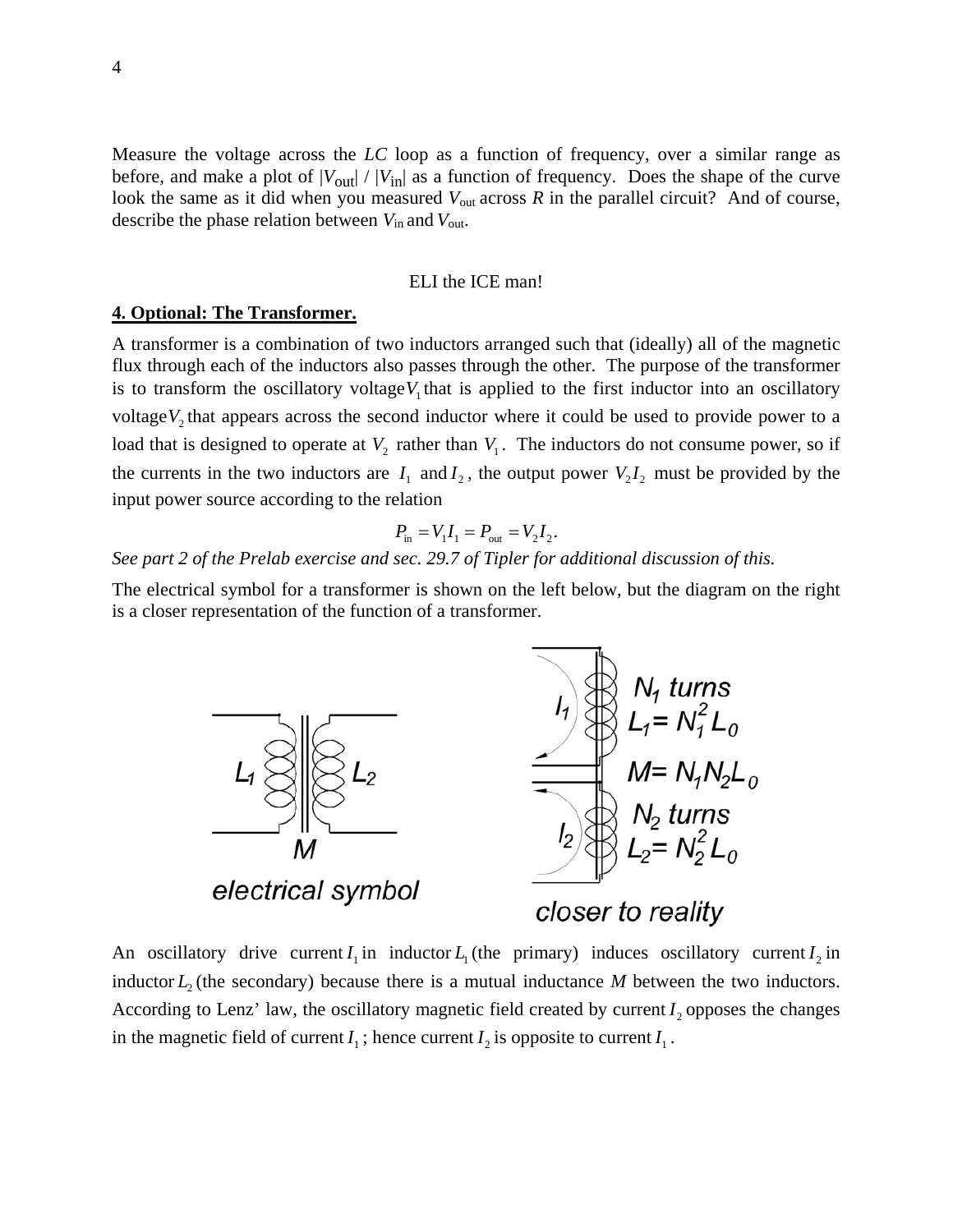The (complex) voltage  $V_1 = V_{1,0}e^{i\omega t}$  across inductor 1 is not simply  $\dot{\Phi}_1 = L_1 \dot{I}_1 = i\omega L_1 I_1$ , where  $\omega = 2\pi f$  is the angular frequency. The current I<sub>2</sub> acts back on inductor 1 and lowers the voltage there by amount  $\dot{\Phi}_{12} = M\dot{I}_2 = i\omega M I_2$ :

$$
V_1 = i\omega L_1 I_1 - i\omega M I_2.
$$

Similarly the voltage across inductor 2 is not simply  $i\omega L_2 I_2$ , but is reduced by the effect of mutual inductance with inductor 1:

$$
V_2 = i\omega L_2 I_2 - i\omega M I_1.
$$

In an ideal transformer the mutual inductance M is related to the self inductances  $L_1$  and  $L_2$ according to  $M^2 = L_1 L_2$ . To see this, suppose the first inductor of the transformer consists of  $N_1$ turns, each with self inductance  $L_0$ , while the second inductor has  $N_2$  turns, each of self inductance  $L_0$  also. If a current *I* flows in a loop of self inductance  $L_0$ , then the magnetic flux through that loop is  $\Phi_0 = L_0 I$ . Since inductor 1 has  $N_1$  turns, and the flux due to each loop passes through all the other, the total flux through one loop of that inductor is  $\Phi = N_1 L_0 I$ , and the total flux through all  $N_1$  loops is therefore  $\Phi_1 = N_1^2 L_0 I$ . Then, since  $\Phi_1 = L_1 I$ , we learn that the self inductance of inductor 1 is

$$
L_{1}=N_{1}^{2}L_{0}.
$$

By a similar argument, we find that

$$
L = N_2^2 L_0.
$$

But when current *I*<sub>1</sub> flow in inductor 1, its flux,  $\Phi = N_1 L_0 I_1$ , is also linked by inductor 2. Hence, the flux  $\Phi_2$  in the  $N_2$  turns of inductor 2 due a current  $I_1$  in inductor 1 is  $\Phi_2 = N_1 N_2 L_0 I_1$ . The mutual inductance between the two inductors is defined by the relation  $\Phi_2 = MI_1$ , so we learn that

$$
M = N_1 N_2 L_0.
$$

*You can readily verify that if you began with current I*2 *in inductor 2, the resulting flux linked by inductor 1 would be*  $\Phi_1 = MI_2$ . Thus, for an ideal transformer, the self and mutual inductances obey

$$
M^2=L_1L_2.
$$

*In general, not all of the flux created by one inductor is linked by another, so in general we can only say that*  $M^2 \leq L_1 L_2$ .

The transformer on your lab bench is close to ideal, in that  $M^2 \approx L_1 L_2$ . Typical values are  $L_1 =$ 800 mH,  $L_2 = 50$  mH and  $M = 200$  mH. If time permits you may want to measure these values yourselves, as described at the end of the Lab instructions.

Your transformer is somewhat less than ideal in that each of the inductors has a small but nonzero resistance, due to the many turns of wire required. Measure these resistances,  $R_1$  and  $R_2$ , using a multimeter. Let  $L_1$  and  $R_1$  correspond to the primary side of the transformer (black leads), and *L*2 and *R*2 correspond to the secondary side (colored leads).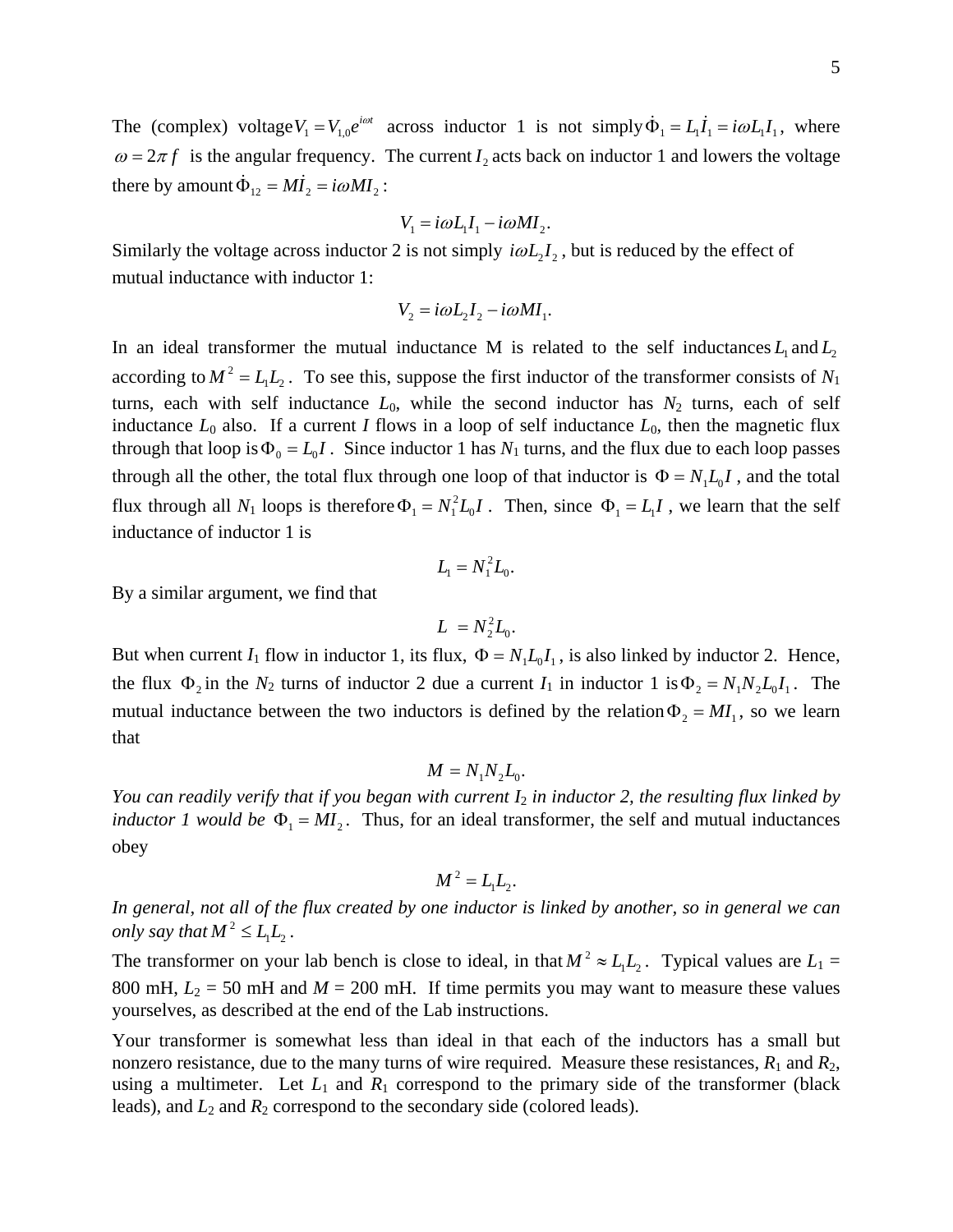From part 2 of the Prelab exercise (see also sec. 29.7 of Tipler), we learn that for an ideal transformer driven by input voltage  $V_{in}$  (applied to the inductor 1), the output voltage  $V_{out}$  that appears across inductor 2 is given by

$$
V_{\rm out}=V_{\rm in}\,\frac{N_2}{N_1},
$$

provided that the load impedance is large compared to  $\omega L$ , where  $\omega = 2\pi f$  is the angular frequency of the input voltage source. Connect the Waketek signal generator to the primary side of the transformer, monitor this input voltage on Ch1 of your oscilloscope, and observe the output voltage on the secondary using the 10X probe.



Then, connect the signal generator to the secondary side and observe the voltage on the primary side. How do your results depend on the frequency of the signal generator?

Your transformer was designed to be a "filament transformer", to provide 60 Hz power to the filament of vacuum tubes (back in the days when these devices were still common). It contains iron (the transformer is heavy for its size), whose magnetic properties are less than ideal at frequencies above  $10^6$  Hz.



The last experiment is to study the relation between the input and output currents and voltages. From part 2 of the Prelab exercise (and from eq. 29-63 of Tipler), the ideal behavior is that

$$
V_{\rm in} I_{\rm in} = V_{\rm out} I_{\rm out}.
$$

To be able to observe the output current, the impedance of the load that you apply to the transformer must be reasonable small. The impedance of the 10X probe is too high, so place a 250  $\Omega$  resistor across the secondary side of the transformer (using the breadboard), as shown in the diagram below. Turn up the Wavetek generator output to 20  $V_{p-p}$ . Insert the multimeter, used in ammeter mode, into your circuit, first between the signal generator and one of the primary leads, and then between the 10X probe and one side of the 250  $\Omega$  resistor. Report the products  $V_{\text{in}}I_{\text{in}}$  and  $V_{\text{out}}I_{\text{out}}$  at several frequencies, say 10, 100, 1000, 10,000 and 100,000 Hz.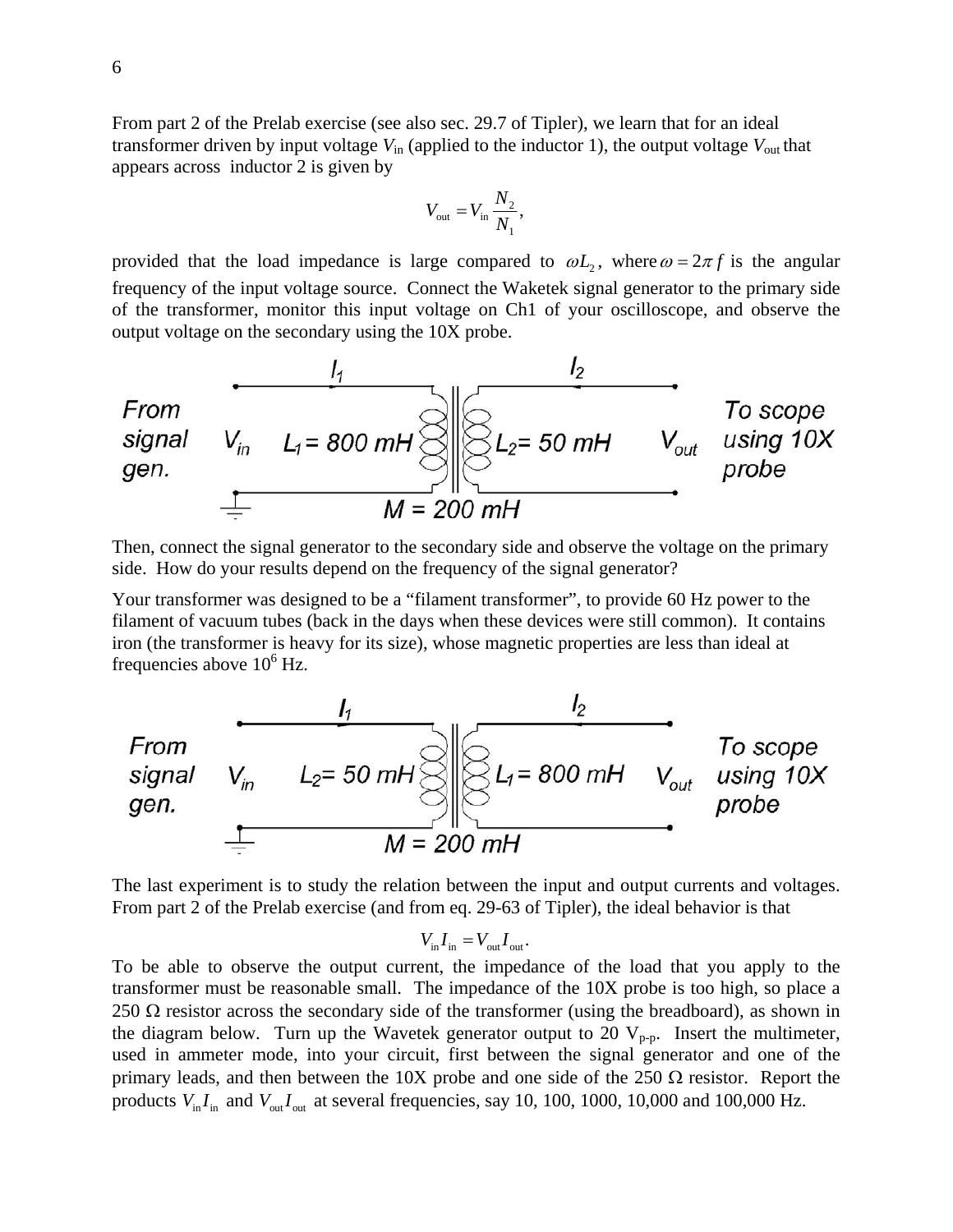

We can ignore the internal resistance of inductor 2 in the theory of this circuit, as this is small compared to 250 Ω. However, the analysis should include the internal resistance of inductor 1, which has been shown as 25  $\Omega$  on the figure above.

The analysis of the above circuit utilizes two loops, one containing  $V_{\text{in}}$ ,  $R_1$  and  $L_1$ , and the other containing  $L_2$  and  $R_2$ . The impedance of the scope probe is so large that practically no current flows through the probe, so we leave the probe out of the analysis. The voltages in the two loops are coupled due to the mutual inductance *M*. The equation for the voltages in the first loop is

$$
V_{\text{in}} = I_1 R_1 + V_1 = (R_1 + i\omega L_1) I_1 - i\omega M I_2,
$$

where  $V_1$  is the voltage across inductor 1 as given on p. 5. Similary, the equation for the voltages in the second loop is

$$
0 = -i\omega M I_1 + (R_2 + i\omega L_2) I_2.
$$

From the second of these equations we learn that

$$
I_1 = I_2 \bigg( \frac{L_2}{M} + \frac{R_2}{i\omega M} \bigg) = I_2 \bigg( \frac{N_2}{N_1} + \frac{R_2}{i\omega M} \bigg).
$$

The ideal behavior that  $I_1 N_1 = I_2 N_2$  will hold only at frequencies large enough that  $R_2 \ll \omega M$ . To find the current  $I_2$ , we multiply the first voltage equation by  $-i\omega M$ , multiply the second voltage equation by  $R_1 + i\omega L_1$ , and subtract the first of the resulting equations from the second to find that

$$
i\omega MV_{\rm in} = I_2 \Big[ R_1 R_2 + i\omega \big( L_1 R_2 + L_2 R_1 \big) + \omega^2 \big( M^2 - L_1 L_2 \big) \Big] = I_2 \Big[ R_1 R_2 + i\omega \big( L_1 R_2 + L_2 R_1 \big) \Big],
$$

assuming the transformer is ideal enough that  $M^2 = L_1 L_2$ . We are mainly interested in the output voltage across resistor 2,

$$
V_{\text{out}} = I_2 R_2 = V_{\text{in}} \frac{i\omega M R_2}{R_1 R_2 + i\omega (L_1 R_2 + L_2 R_1)} = \frac{M}{L_1} V_{\text{in}} \frac{1}{1 + \frac{L_2 R_1}{L_1 R_2} + \frac{R_1}{i\omega L_1}} = \frac{N_2}{N_1} V_{\text{in}} \frac{1}{1 + \frac{L_2 R_1}{L_1 R_2} - \frac{iR_1}{\omega L_1}},
$$

Your transformer was designed to operate at  $f = 60$  Hz, *i.e.*,  $\omega = 2\pi f = 377$  Hz, in which case  $R_1 \ll \omega L_1$ . So for  $f \ge 60$  Hz we can ignore the imaginary part in the above expression for *V*out. Hence,

$$
V_{\text{out}} \approx \frac{N_2}{N_1} V_{\text{in}} \frac{1}{1 + \frac{L_2 R_1}{L_1 R_2}}.
$$

Multiplying this equation by the relation that  $I_2 = I_1 N_1 / N_2$ , we predict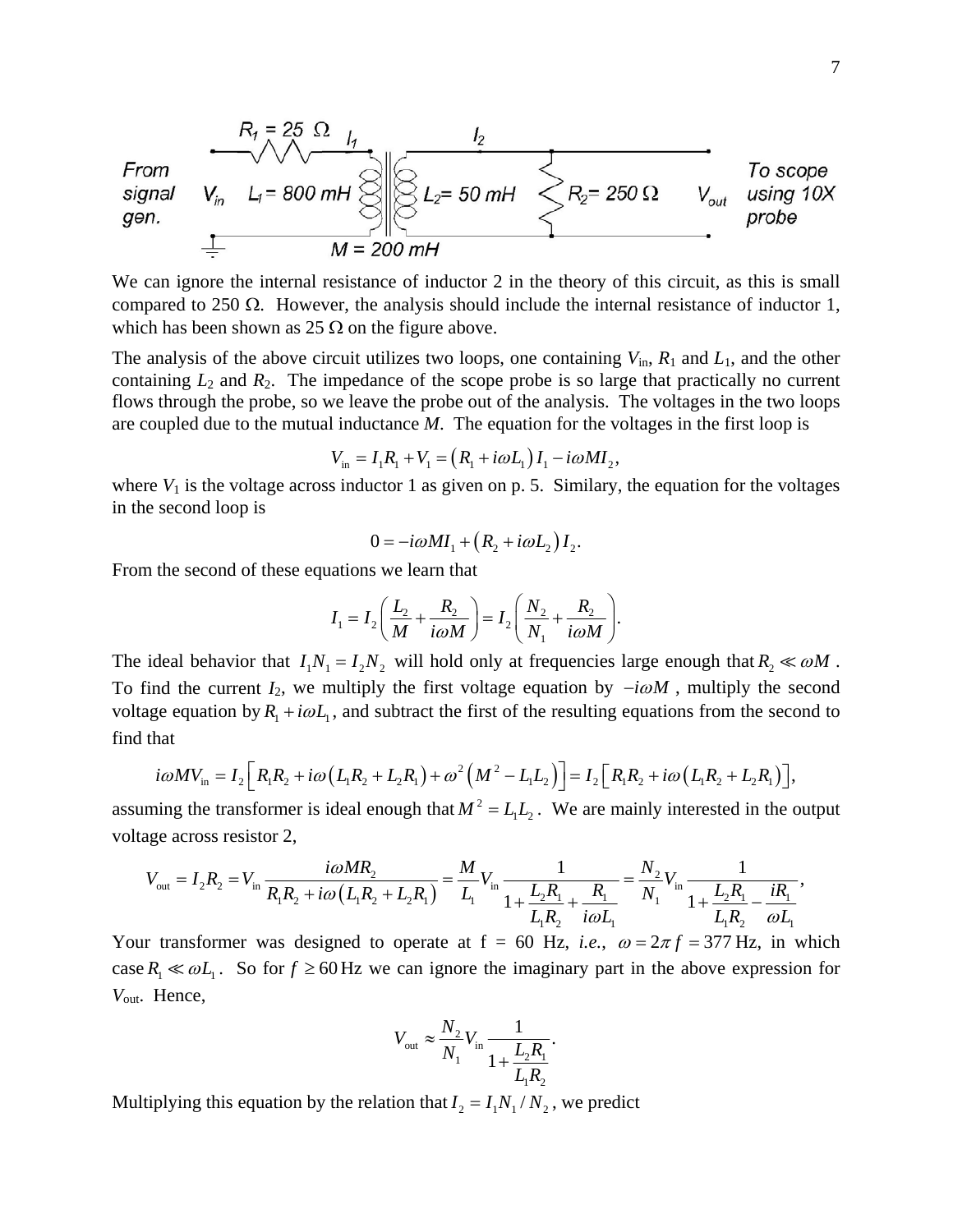$$
V_{\text{out}}I_2 \approx V_{\text{in}}I_1 \frac{1}{1 + \frac{L_2 R_1}{L_1 R_2}},
$$

at frequencies high enough that  $\omega M \gg R_2$ , but low enough that the transformer iron is not misbehaving.

### **<u>Measurement of the inductances</u>**  $L_1$ ,  $L_2$  **and**  $M$  **.**

*This part is optional because there is only one LCR multimeter per Lab. Consult with your AI for use of this meter.* 

With the LCR meter in L mode, you can directly measure the self inductances  $L_1$  and  $L_2$  by connecting the meter leads to the primary or secondary leads of the transformer. Measurement of the mutual inductance is more subtle. Connect the leads of the primary and secondary together in series, and use the LCR meter to measure the inductance of the combination.



If you get a value larger than either  $L_1$  or  $L_2$ , then you probably have followed the hookup shown on the left side of the above figure. But if you found a value smaller than either  $L_1$  or  $L_2$ , then you probably have followed the hookup shown on the right side of the above figure. In any case, you should measure the inductance using both hookups, which will provide you with two measurements of the mutual inductance *M*. The difference between these two measurements will give you an idea as to the accuracy of this technique.

The logic of this method is that when you hook up the transformer as shown on the left, you are creating an inductor of  $N_1 + N_2$  turns, each of self inductance  $L_0$ . Then, as discussed earlier, the resulting inductance is  $L = (N_1 + N_2)^2 L_0 = (N_1^2 + N_2^2 + 2N_2 N_2) L_0 = L_1 + L_2 + 2M$ . But when you hook up the transformer as on the right, the turns of the two inductors oppose one another, and the effective total number of turns is only  $|N_1 - N_2|$ , in which case the observed inductance is  $L = (N_1 - N_2)^2 L_0 = L_1 + L_2 - 2M$ .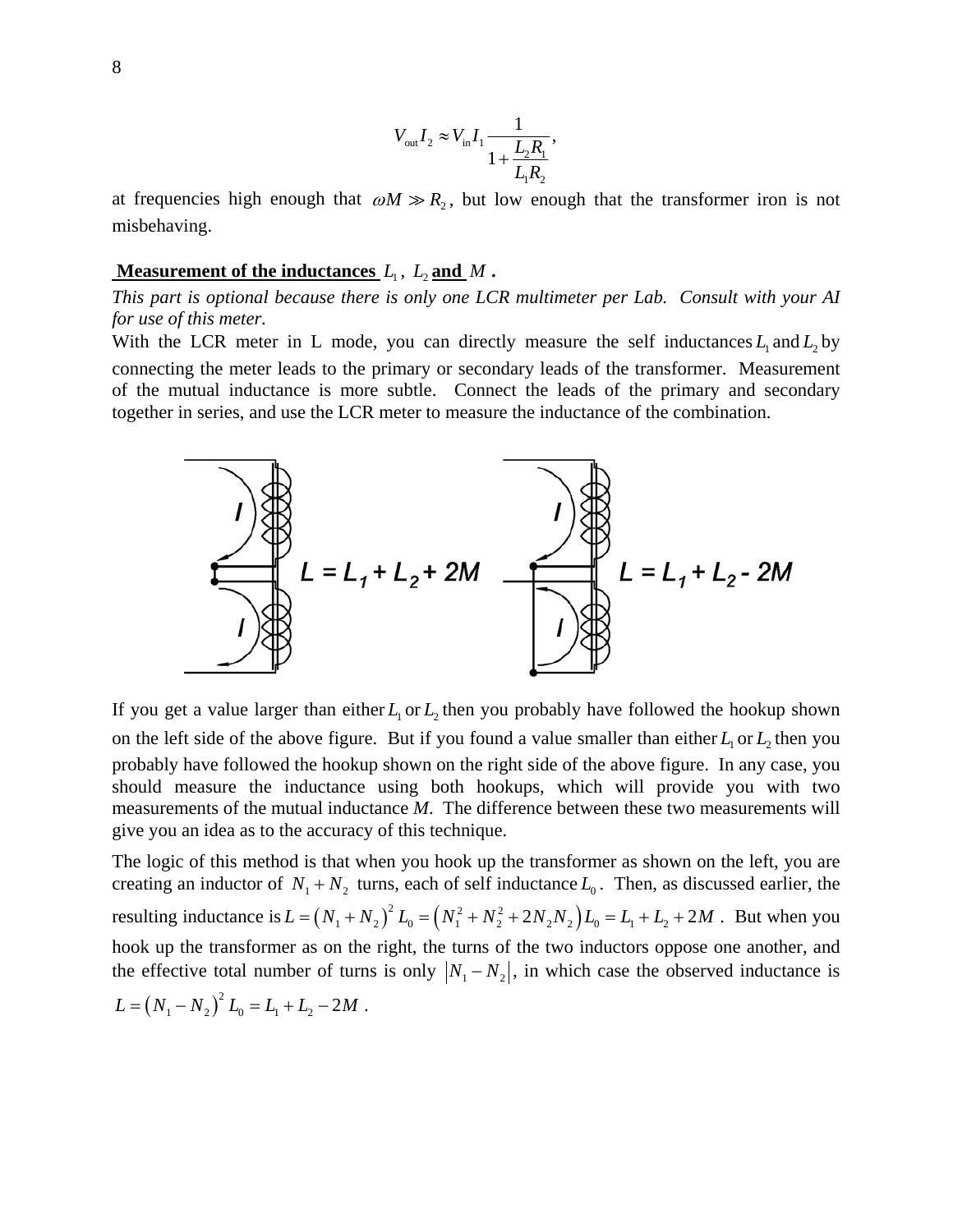# **EXPERIMENT VII PRELAB PROBLEM SET**

**1.** Analyze the series-parallel *RLC* circuit on page 2 of the AC circuits lab to find a (complex) expression for  $V_{\text{out}}/V_{\text{in}}$  of the form  $Ae^{-i\delta}$ , where  $A = |V_{\text{out}}|/|V_{\text{in}}|$ , and  $\delta$  is the phase difference. Identify the resonant frequency of this circuit from this expression. If the tolerances in the components used are 10%, and 5% for *L* and *C* respectively, what is the uncertainty in the calculated value of the resonant frequency? (Try calculating the frequency using the largest possible values of *L*, *C*; and by using the smallest possible values of *L*, *C*).

*(continued on reverse)*